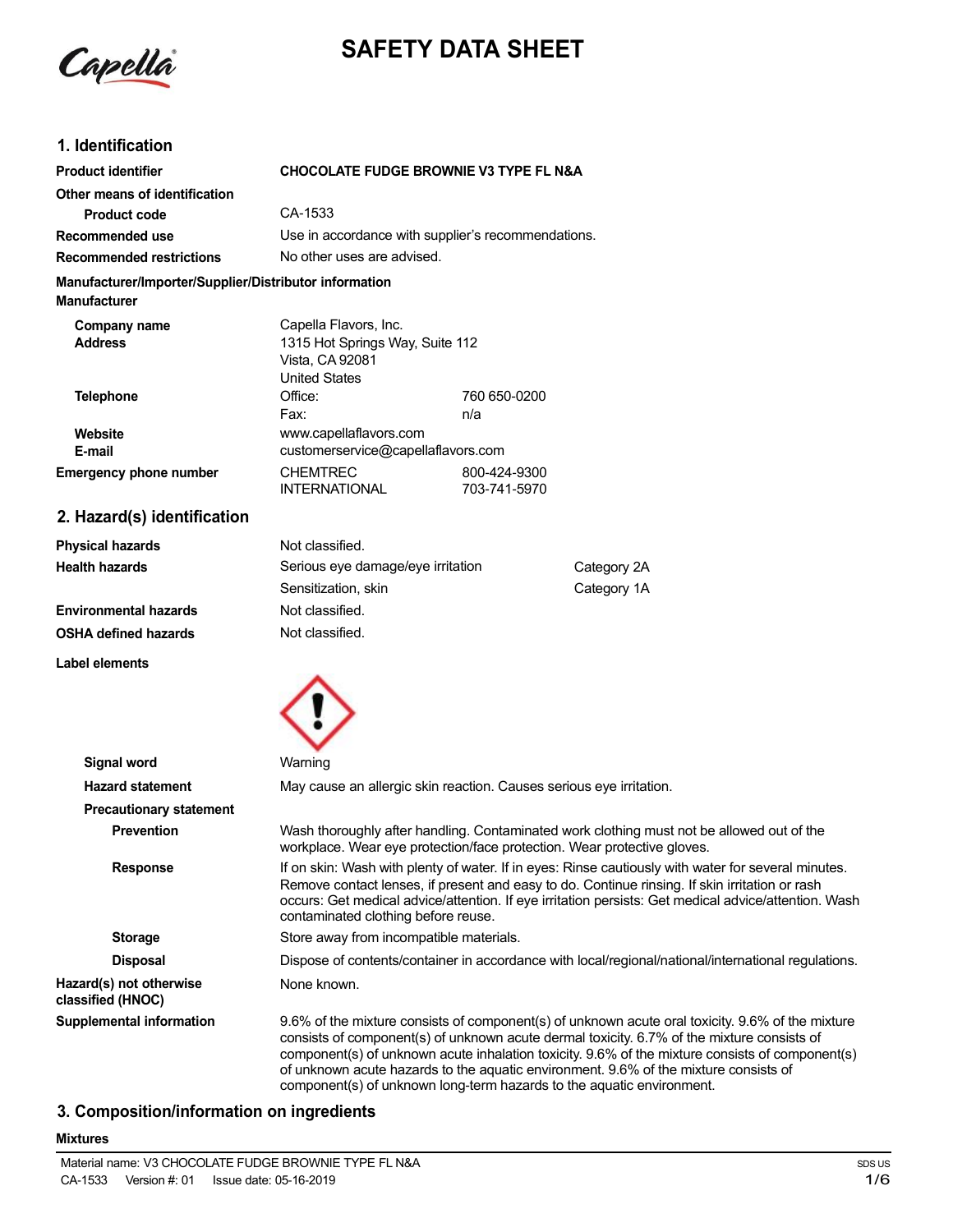| <b>Chemical name</b>                     | Common name and synonyms | <b>CAS number</b> | %          |
|------------------------------------------|--------------------------|-------------------|------------|
| PROPYLENE GLYCOL<br><b>NOM</b><br>NFI    |                          | $57 - 55 - 6$     | $60 - 70$  |
| VANILLIN #234                            |                          | 121-33-5          | $10 - 520$ |
| ETHYL MALTOL<br>NOM #169                 |                          | 4940-11-8         | $1 - 3$    |
| ETHYL VANILLIN #296                      |                          | 121-32-4          | $1 - 3$    |
| <b>FURANEOL</b>                          |                          | 3658-77-3         | $\lt$ 1    |
| <b>ISOVALERALDEHYDE</b><br>#111          |                          | 590-86-3          | $\leq$ 1   |
| Other components below reportable levels |                          |                   | $10 - 520$ |

Other components below reportable levels

\*Designates that a specific chemical identity and/or percentage of composition has been withheld as a trade secret.

# **4. First-aid measures**

| <b>Inhalation</b>                                                            | Move to fresh air. Call a physician if symptoms develop or persist.                                                                                                                                    |
|------------------------------------------------------------------------------|--------------------------------------------------------------------------------------------------------------------------------------------------------------------------------------------------------|
| <b>Skin contact</b>                                                          | Remove contaminated clothing immediately and wash skin with soap and water. In case of<br>eczema or other skin disorders: Seek medical attention and take along these instructions.                    |
| Eye contact                                                                  | Immediately flush eyes with plenty of water for at least 15 minutes. Remove contact lenses, if<br>present and easy to do. Continue rinsing. Get medical attention if irritation develops and persists. |
| Ingestion                                                                    | Rinse mouth. Get medical attention if symptoms occur.                                                                                                                                                  |
| Most important<br>symptoms/effects, acute and<br>delayed                     | Severe eye irritation. Symptoms may include stinging, tearing, redness, swelling, and blurred<br>vision. May cause an allergic skin reaction. Dermatitis. Rash.                                        |
| Indication of immediate<br>medical attention and special<br>treatment needed | Provide general supportive measures and treat symptomatically. Keep victim under observation.<br>Symptoms may be delayed.                                                                              |
| <b>General information</b>                                                   | Ensure that medical personnel are aware of the material(s) involved, and take precautions to<br>protect themselves. Wash contaminated clothing before reuse.                                           |
| 5. Fire-fighting measures                                                    |                                                                                                                                                                                                        |
| Suitable extinguishing media                                                 | Alcohol resistant foam. Powder. Carbon dioxide (CO2).                                                                                                                                                  |
| Unsuitable extinguishing<br>media                                            | Do not use water jet as an extinguisher, as this will spread the fire.                                                                                                                                 |
| Specific hazards arising from<br>the chemical                                | During fire, gases hazardous to health may be formed.                                                                                                                                                  |
| Special protective equipment<br>and precautions for firefighters             | Self-contained breathing apparatus and full protective clothing must be worn in case of fire.                                                                                                          |
| <b>Fire fighting</b><br>equipment/instructions                               | Move containers from fire area if you can do so without risk.                                                                                                                                          |

Use standard firefighting procedures and consider the hazards of other involved materials. No unusual fire or explosion hazards noted.

## **6. Accidental release measures**

**Specific methods General fire hazards**

| Personal precautions,<br>protective equipment and<br>emergency procedures | Keep unnecessary personnel away. Keep people away from and upwind of spill/leak. Wear<br>appropriate protective equipment and clothing during clean-up. Avoid breathing mist/vapors. Do<br>not touch damaged containers or spilled material unless wearing appropriate protective clothing.<br>Ensure adequate ventilation. Local authorities should be advised if significant spillages cannot be<br>contained. For personal protection, see section 8 of the SDS. |
|---------------------------------------------------------------------------|---------------------------------------------------------------------------------------------------------------------------------------------------------------------------------------------------------------------------------------------------------------------------------------------------------------------------------------------------------------------------------------------------------------------------------------------------------------------|
| <b>Methods and materials for</b><br>containment and cleaning up           | Use water spray to reduce vapors or divert vapor cloud drift.<br>Large Spills: Stop the flow of material, if this is without risk. Dike the spilled material, where this is<br>possible. Absorb in vermiculite, dry sand or earth and place into containers. Following product<br>recovery, flush area with water.                                                                                                                                                  |
|                                                                           | Small Spills: Wipe up with absorbent material (e.g. cloth, fleece). Clean surface thoroughly to<br>remove residual contamination.                                                                                                                                                                                                                                                                                                                                   |
| <b>Environmental precautions</b>                                          | Never return spills to original containers for re-use. For waste disposal, see section 13 of the SDS.<br>Avoid discharge into drains, water courses or onto the ground.                                                                                                                                                                                                                                                                                             |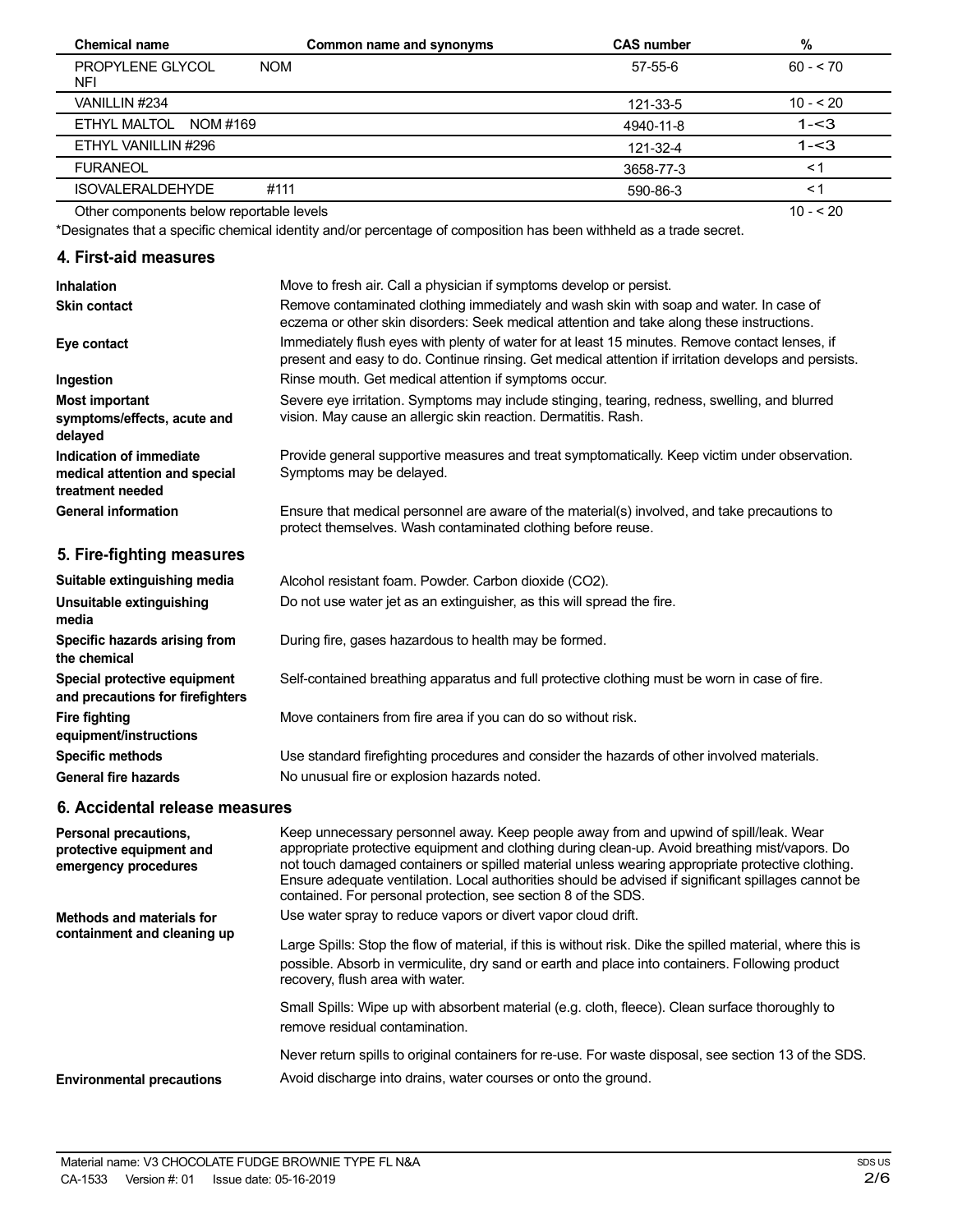# **7. Handling and storage**

| Avoid breathing mist/vapors. Avoid contact with eyes, skin, and clothing. Avoid prolonged<br>exposure. Provide adequate ventilation. Wear appropriate personal protective equipment. Observe<br>good industrial hygiene practices. |
|------------------------------------------------------------------------------------------------------------------------------------------------------------------------------------------------------------------------------------|
| Store in tightly closed container. Store away from incompatible materials (see Section 10 of the<br>SDS).                                                                                                                          |
| 8. Exposure controls/personal protection                                                                                                                                                                                           |
|                                                                                                                                                                                                                                    |

#### **8. Exposure controls/personal protection**

## **Occupational exposure limits**

The following constituents are the only constituents of the product which have a PEL, TLV or other recommended exposure limit. At this time, the other constituents have no known exposure limits.

| US. Workplace Environmental Exposure Level (WEEL) Guides |                                                                                                                                                                                                                                                                                                                                                                                             |              |             |  |
|----------------------------------------------------------|---------------------------------------------------------------------------------------------------------------------------------------------------------------------------------------------------------------------------------------------------------------------------------------------------------------------------------------------------------------------------------------------|--------------|-------------|--|
| <b>Components</b>                                        | <b>Type</b>                                                                                                                                                                                                                                                                                                                                                                                 | <b>Value</b> | <b>Form</b> |  |
| PROPYLENE GLYCOL<br>NOM NFI (CAS 57-55-6)                | <b>TWA</b>                                                                                                                                                                                                                                                                                                                                                                                  | 10 mg/m3     | Aerosol.    |  |
| VANILLIN #234 (CAS<br>$121 - 33 - 5$                     | <b>TWA</b>                                                                                                                                                                                                                                                                                                                                                                                  | 10 mg/m $3$  |             |  |
| <b>Biological limit values</b>                           | No biological exposure limits noted for the ingredient(s).                                                                                                                                                                                                                                                                                                                                  |              |             |  |
| Appropriate engineering<br>controls                      | Good general ventilation should be used. Ventilation rates should be matched to conditions. If<br>applicable, use process enclosures, local exhaust ventilation, or other engineering controls to<br>maintain airborne levels below recommended exposure limits. If exposure limits have not been<br>established, maintain airborne levels to an acceptable level. Provide eyewash station. |              |             |  |
|                                                          | Individual protection measures, such as personal protective equipment                                                                                                                                                                                                                                                                                                                       |              |             |  |
| Eye/face protection                                      | Face shield is recommended. Wear safety glasses with side shields (or goggles).                                                                                                                                                                                                                                                                                                             |              |             |  |
| <b>Skin protection</b>                                   |                                                                                                                                                                                                                                                                                                                                                                                             |              |             |  |
| Hand protection                                          | Wear appropriate chemical resistant gloves.                                                                                                                                                                                                                                                                                                                                                 |              |             |  |
| Other                                                    | Wear appropriate chemical resistant clothing. Use of an impervious apron is recommended.                                                                                                                                                                                                                                                                                                    |              |             |  |
| <b>Respiratory protection</b>                            | In case of insufficient ventilation, wear suitable respiratory equipment.                                                                                                                                                                                                                                                                                                                   |              |             |  |
| <b>Thermal hazards</b>                                   | Wear appropriate thermal protective clothing, when necessary.                                                                                                                                                                                                                                                                                                                               |              |             |  |
| <b>General hygiene</b><br>considerations                 | Always observe good personal hygiene measures, such as washing after handling the material<br>and before eating, drinking, and/or smoking. Routinely wash work clothing and protective<br>equipment to remove contaminants. Contaminated work clothing should not be allowed out of the<br>workplace.                                                                                       |              |             |  |

## **9. Physical and chemical properties**

| Appearance                                   |                                    |
|----------------------------------------------|------------------------------------|
| <b>Physical state</b>                        | Liquid.                            |
| Form                                         | Liquid.                            |
| Color                                        | Not available.                     |
| Odor                                         | Not available.                     |
| <b>Odor threshold</b>                        | Not available.                     |
| рH                                           | Not available.                     |
| Melting point/freezing point                 | $-74.2$ °F ( $-59$ °C) estimated   |
| Initial boiling point and boiling<br>range   | 370.76 °F (188.2 °C) estimated     |
| Flash point                                  | > 220.0 °F (> 104.4 °C) Closed Cup |
| <b>Evaporation rate</b>                      | Not available.                     |
| Flammability (solid, gas)                    | Not applicable.                    |
| Upper/lower flammability or explosive limits |                                    |
| <b>Flammability limit - lower</b><br>$(\%)$  | Not available.                     |
| <b>Flammability limit - upper</b><br>(%)     | Not available.                     |
| Explosive limit - lower (%)                  | Not available.                     |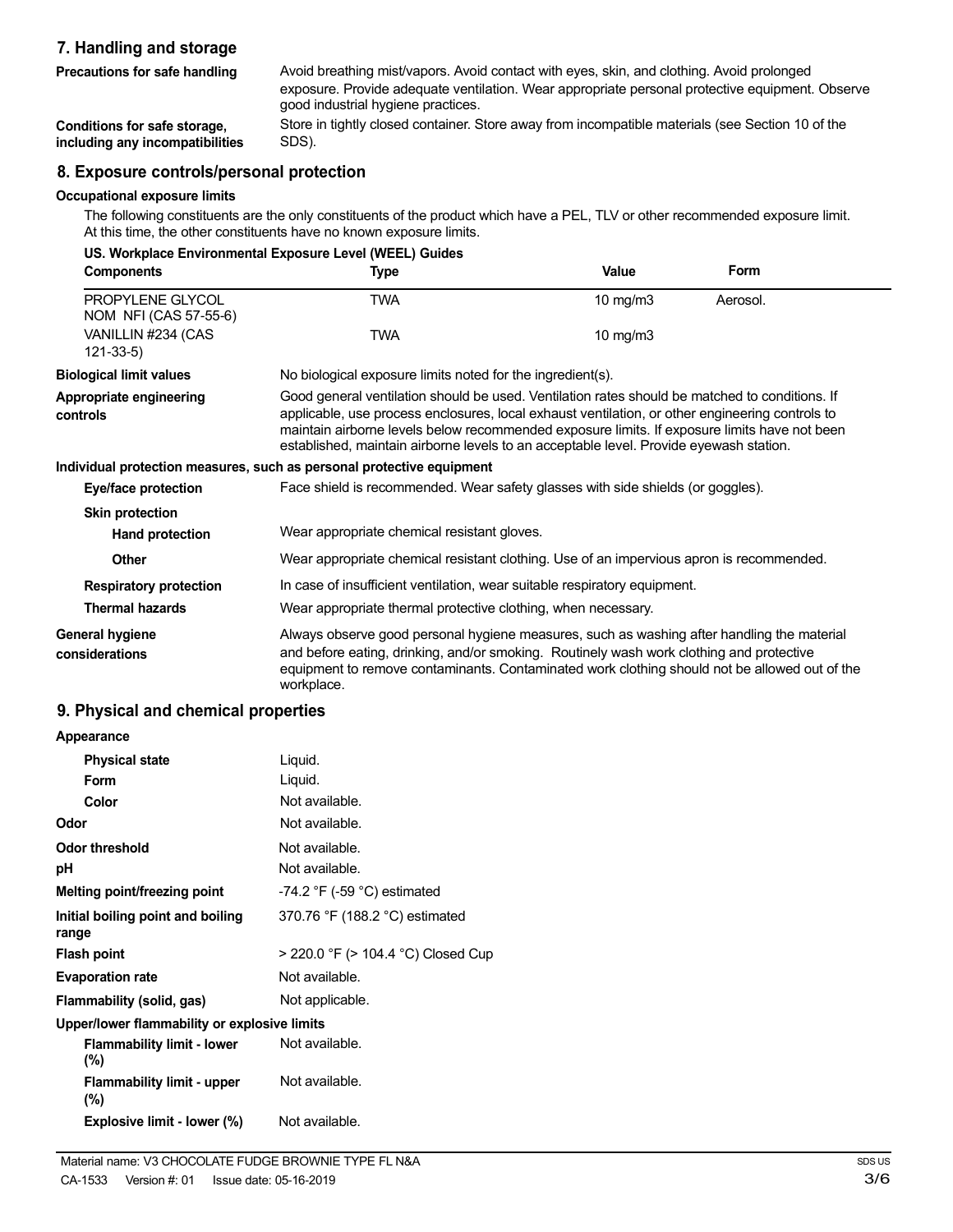| Explosive limit - upper (%)                       | Not available.                                                                                |
|---------------------------------------------------|-----------------------------------------------------------------------------------------------|
| Vapor pressure                                    | 0.15 hPa estimated                                                                            |
| Vapor density                                     | Not available.                                                                                |
| <b>Relative density</b>                           | Not available.                                                                                |
| Solubility(ies)                                   |                                                                                               |
| Solubility (water)                                | Not available.                                                                                |
| <b>Partition coefficient</b><br>(n-octanol/water) | Not available.                                                                                |
| <b>Auto-ignition temperature</b>                  | 700 °F (371.11 °C) estimated                                                                  |
| <b>Decomposition temperature</b>                  | Not available.                                                                                |
| <b>Viscosity</b>                                  | Not available.                                                                                |
| <b>Other information</b>                          |                                                                                               |
| <b>Explosive properties</b>                       | Not explosive.                                                                                |
| <b>Flammability class</b>                         | Combustible IIIB estimated                                                                    |
| <b>Oxidizing properties</b>                       | Not oxidizing.                                                                                |
| <b>Refractive index</b>                           | $1.436 - 1.466$                                                                               |
| <b>Specific gravity</b>                           | $1.05 - 1.08$                                                                                 |
| 10. Stability and reactivity                      |                                                                                               |
| Reactivity                                        | The product is stable and non-reactive under normal conditions of use, storage and transport. |
| <b>Chemical stability</b>                         | Material is stable under normal conditions.                                                   |
| Possibility of hazardous                          | No dangerous reaction known under conditions of normal use.                                   |

**reactions Conditions to avoid Incompatible materials Hazardous decomposition** Keep away from heat, hot surfaces, sparks, open flames and other ignition sources. Contact with incompatible materials. Strong oxidizing agents. No hazardous decomposition products are known.

# **11. Toxicological information**

**products**

## **Information on likely routes of exposure**

| <b>Inhalation</b>                                                                              | Prolonged inhalation may be harmful.                                                                                                                            |
|------------------------------------------------------------------------------------------------|-----------------------------------------------------------------------------------------------------------------------------------------------------------------|
| <b>Skin contact</b>                                                                            | May cause an allergic skin reaction.                                                                                                                            |
| Eye contact                                                                                    | Causes serious eye irritation.                                                                                                                                  |
| Ingestion                                                                                      | Expected to be a low ingestion hazard.                                                                                                                          |
| Symptoms related to the<br>physical, chemical and<br>toxicological characteristics             | Severe eye irritation. Symptoms may include stinging, tearing, redness, swelling, and blurred<br>vision. May cause an allergic skin reaction. Dermatitis. Rash. |
| Information on toxicological effects                                                           |                                                                                                                                                                 |
| <b>Acute toxicity</b>                                                                          | Not known.                                                                                                                                                      |
| Skin corrosion/irritation                                                                      | Prolonged skin contact may cause temporary irritation.                                                                                                          |
| Serious eye damage/eye<br>irritation                                                           | Causes serious eye irritation.                                                                                                                                  |
| Respiratory or skin sensitization                                                              |                                                                                                                                                                 |
| <b>Respiratory sensitization</b>                                                               | Not a respiratory sensitizer.                                                                                                                                   |
| <b>Skin sensitization</b>                                                                      | May cause an allergic skin reaction.                                                                                                                            |
| Germ cell mutagenicity                                                                         | No data available to indicate product or any components present at greater than 0.1% are<br>mutagenic or genotoxic.                                             |
| Carcinogenicity                                                                                | Not classifiable as to carcinogenicity to humans.                                                                                                               |
| <b>IARC Monographs. Overall Evaluation of Carcinogenicity</b><br>Not listed.<br>Not regulated. | OSHA Specifically Regulated Substances (29 CFR 1910.1001-1052)                                                                                                  |
|                                                                                                |                                                                                                                                                                 |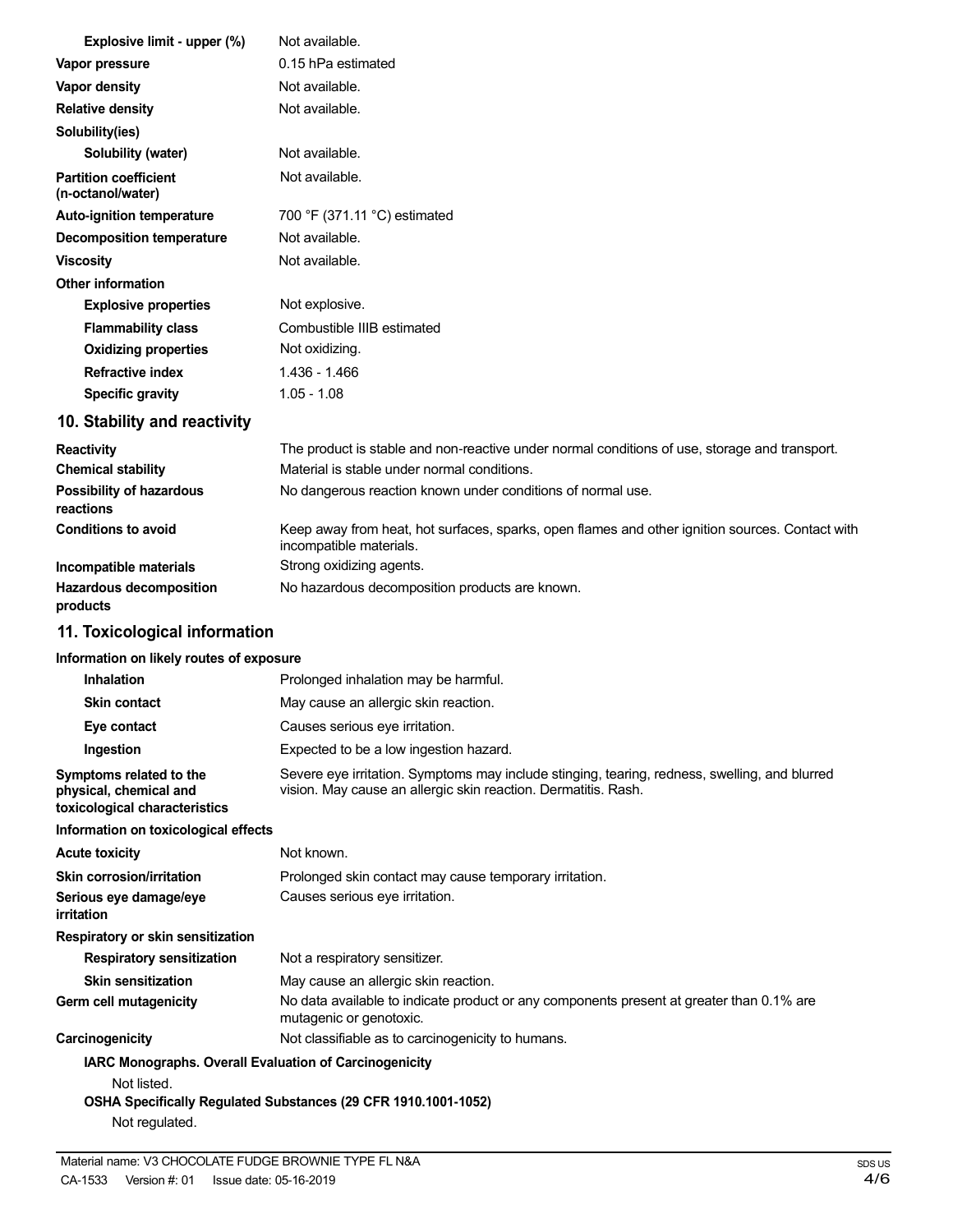| Not listed.                                                                    | US. National Toxicology Program (NTP) Report on Carcinogens                                                                                                                                                            |                                                                                                                                                                                             |  |
|--------------------------------------------------------------------------------|------------------------------------------------------------------------------------------------------------------------------------------------------------------------------------------------------------------------|---------------------------------------------------------------------------------------------------------------------------------------------------------------------------------------------|--|
| <b>Reproductive toxicity</b>                                                   | This product is not expected to cause reproductive or developmental effects.                                                                                                                                           |                                                                                                                                                                                             |  |
| Specific target organ toxicity -<br>single exposure                            | Not classified.                                                                                                                                                                                                        |                                                                                                                                                                                             |  |
| Specific target organ toxicity -<br>repeated exposure                          | Not classified.                                                                                                                                                                                                        |                                                                                                                                                                                             |  |
| <b>Aspiration hazard</b>                                                       | Not an aspiration hazard.                                                                                                                                                                                              |                                                                                                                                                                                             |  |
| <b>Chronic effects</b>                                                         | Prolonged inhalation may be harmful.                                                                                                                                                                                   |                                                                                                                                                                                             |  |
| 12. Ecological information                                                     |                                                                                                                                                                                                                        |                                                                                                                                                                                             |  |
| <b>Ecotoxicity</b>                                                             | The product is not classified as environmentally hazardous. However, this does not exclude the<br>possibility that large or frequent spills can have a harmful or damaging effect on the environment.                  |                                                                                                                                                                                             |  |
| Persistence and degradability                                                  |                                                                                                                                                                                                                        | No data is available on the degradability of any ingredients in the mixture.                                                                                                                |  |
| <b>Bioaccumulative potential</b>                                               |                                                                                                                                                                                                                        |                                                                                                                                                                                             |  |
| Partition coefficient n-octanol / water (log Kow)                              |                                                                                                                                                                                                                        |                                                                                                                                                                                             |  |
| ETHYL VANILLIN #296<br>PROPYLENE GLYCOL                                        | NOM NFI                                                                                                                                                                                                                | 1.61<br>$-0.92$                                                                                                                                                                             |  |
| VANILLIN #234                                                                  |                                                                                                                                                                                                                        | 1.37                                                                                                                                                                                        |  |
| <b>Mobility in soil</b>                                                        | No data available.                                                                                                                                                                                                     |                                                                                                                                                                                             |  |
| Other adverse effects                                                          |                                                                                                                                                                                                                        | No other adverse environmental effects (e.g. ozone depletion, photochemical ozone creation<br>potential, endocrine disruption, global warming potential) are expected from this component.  |  |
| 13. Disposal considerations                                                    |                                                                                                                                                                                                                        |                                                                                                                                                                                             |  |
| <b>Disposal instructions</b>                                                   |                                                                                                                                                                                                                        | Collect and reclaim or dispose in sealed containers at licensed waste disposal site. Dispose of<br>contents/container in accordance with local/regional/national/international regulations. |  |
| <b>Local disposal regulations</b>                                              | Dispose in accordance with all applicable regulations.                                                                                                                                                                 |                                                                                                                                                                                             |  |
| Hazardous waste code                                                           | disposal company.                                                                                                                                                                                                      | The waste code should be assigned in discussion between the user, the producer and the waste                                                                                                |  |
| Waste from residues / unused<br>products                                       | Dispose of in accordance with local regulations. Empty containers or liners may retain some<br>product residues. This material and its container must be disposed of in a safe manner (see:<br>Disposal instructions). |                                                                                                                                                                                             |  |
| <b>Contaminated packaging</b>                                                  | Since emptied containers may retain product residue, follow label warnings even after container is<br>emptied. Empty containers should be taken to an approved waste handling site for recycling or<br>disposal.       |                                                                                                                                                                                             |  |
| 14. Transport information                                                      |                                                                                                                                                                                                                        |                                                                                                                                                                                             |  |
| <b>DOT</b>                                                                     |                                                                                                                                                                                                                        |                                                                                                                                                                                             |  |
| Not regulated as dangerous goods.                                              |                                                                                                                                                                                                                        |                                                                                                                                                                                             |  |
| <b>IATA</b><br>Not regulated as dangerous goods.                               |                                                                                                                                                                                                                        |                                                                                                                                                                                             |  |
| <b>IMDG</b><br>Not regulated as dangerous goods.                               |                                                                                                                                                                                                                        |                                                                                                                                                                                             |  |
| Transport in bulk according to<br>Annex II of MARPOL 73/78 and<br>the IBC Code | Not established.                                                                                                                                                                                                       |                                                                                                                                                                                             |  |
| 15. Regulatory information                                                     |                                                                                                                                                                                                                        |                                                                                                                                                                                             |  |
| <b>US federal regulations</b>                                                  | Standard, 29 CFR 1910.1200.                                                                                                                                                                                            | This product is a "Hazardous Chemical" as defined by the OSHA Hazard Communication                                                                                                          |  |
| <b>Toxic Substances Control Act (TSCA)</b>                                     |                                                                                                                                                                                                                        |                                                                                                                                                                                             |  |
|                                                                                |                                                                                                                                                                                                                        |                                                                                                                                                                                             |  |
| Not regulated.                                                                 | TSCA Section 12(b) Export Notification (40 CFR 707, Subpt. D)                                                                                                                                                          |                                                                                                                                                                                             |  |
| <b>CERCLA Hazardous Substance List (40 CFR 302.4)</b>                          |                                                                                                                                                                                                                        |                                                                                                                                                                                             |  |
| Not listed.                                                                    |                                                                                                                                                                                                                        |                                                                                                                                                                                             |  |
| SARA 304 Emergency release notification<br>Not regulated.                      |                                                                                                                                                                                                                        |                                                                                                                                                                                             |  |